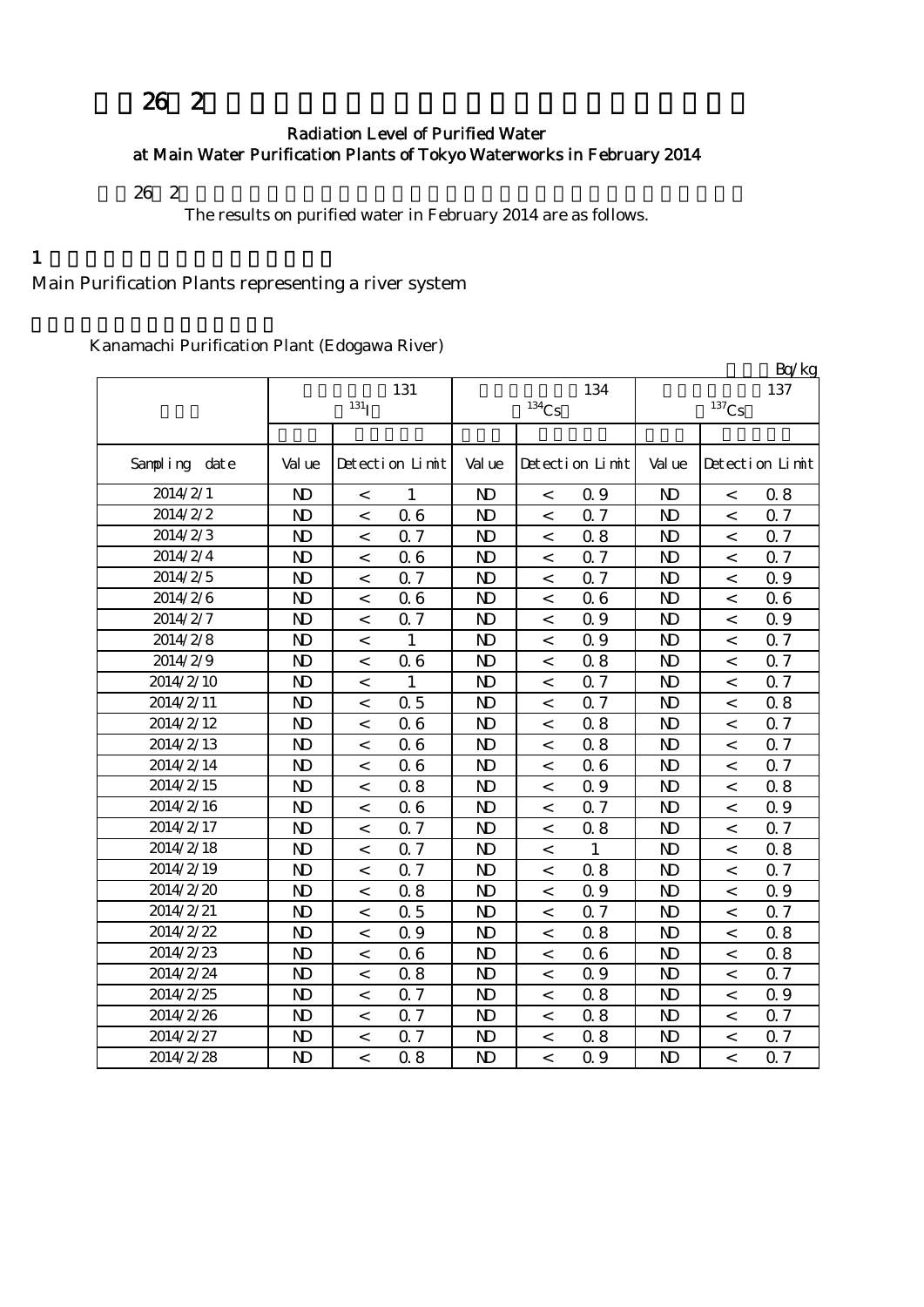### Asaka Purification Plant (Arakawa River)

|               |                |                  |                 |                |                          |                 |                |                          | Bq/kg           |
|---------------|----------------|------------------|-----------------|----------------|--------------------------|-----------------|----------------|--------------------------|-----------------|
|               |                |                  | 131             |                |                          | 134             |                |                          | 137             |
|               |                | 131 <sub>T</sub> |                 |                | $^{134}\mathrm{Cs}$      |                 |                | $^{137}\mathrm{Cs}$      |                 |
|               |                |                  |                 |                |                          |                 |                |                          |                 |
| Sampling date | Val ue         |                  | Detection Limit | Val ue         |                          | Detection Limit | Val ue         |                          | Detection Limit |
| 2014/2/1      | $\mathbf{D}$   | $\,<$            | 0.9             | N <sub>D</sub> | $\,<\,$                  | Q 9             | N <sub>D</sub> | $\,<\,$                  | 0.9             |
| 2014/2/2      | $\mathbf{D}$   | $\,<$            | 0.6             | $\mathbf{D}$   | $\,<\,$                  | 0.6             | $\mathbf{D}$   | $\overline{\phantom{a}}$ | 0.7             |
| 2014/2/3      | $\mathbf{N}$   | $\,<\,$          | 0.8             | N <sub>D</sub> | $\,<\,$                  | 0.9             | $\mathbf{D}$   | $\,<\,$                  | 0.8             |
| 2014/2/4      | $\mathbf{N}$   | $\,<$            | 0.8             | N <sub>D</sub> | $\,<\,$                  | 0.8             | $\mathbf{N}$   | $\,<\,$                  | 0.8             |
| 2014/2/5      | N <sub>D</sub> | $\,<$            | 06              | N <sub>D</sub> | $\,<$                    | 0.7             | $\mathbf{D}$   | $\overline{\phantom{0}}$ | 0.9             |
| 2014/2/6      | $\mathbf{N}$   | $\,<$            | 0.7             | $\mathbf{D}$   | $\,<$                    | 0.7             | $\mathbf{N}$   | $\overline{a}$           | 0.8             |
| 2014/2/7      | $\mathbf{D}$   | $\,<$            | 0.8             | N <sub>D</sub> | $\,<\,$                  | 0.8             | $\mathbf{D}$   | $\,<\,$                  | 0.7             |
| 2014/2/8      | $\mathbf{N}$   | $\,<\,$          | 0.9             | $\mathbf{D}$   | $\,<\,$                  | 0.8             | $\mathbf{D}$   | $\,<\,$                  | 0.8             |
| 2014/2/9      | $\mathbf{D}$   | $\,<\,$          | 0.7             | N <sub>D</sub> | $\,<\,$                  | 0.7             | $\mathbf{D}$   | $\,<\,$                  | 0.7             |
| 2014/2/10     | $\mathbf{D}$   | $\lt$            | 0.8             | N <sub>D</sub> | $\overline{\phantom{a}}$ | 0.7             | $\mathbf{D}$   | $\overline{\phantom{a}}$ | 0.9             |
| 2014/2/11     | $\mathbf{D}$   | $\,<$            | 0.7             | N <sub>D</sub> | $\,<$                    | $\mathbf{1}$    | $\mathbf{D}$   | $\lt$                    | 0.8             |
| 2014/2/12     | $\mathbf{N}$   | $\,<$            | 0.8             | N <sub>D</sub> | $\,<$                    | 0.8             | $\mathbf{D}$   | $\overline{\phantom{a}}$ | 0.9             |
| 2014/2/13     | $\mathbf{D}$   | $\,<$            | 0.8             | $\mathbf{D}$   | $\,<\,$                  | 0.8             | $\mathbf{D}$   | $\,<\,$                  | 0.9             |
| 2014/2/14     | $\mathbf{N}$   | $\,<$            | 06              | $\mathbf{D}$   | $\,<$                    | 0.8             | $\mathbf{D}$   | $\overline{\phantom{a}}$ | 0.8             |
| 2014/2/15     | $\mathbf{D}$   | $\,<\,$          | 0.9             | N <sub>D</sub> | $\overline{\phantom{a}}$ | 0.8             | $\mathbf{D}$   | $\,<\,$                  | 0.8             |
| 2014/2/16     | $\mathbf{D}$   | $\,<$            | 0.8             | $\mathbf{D}$   | $\,<\,$                  | 0.6             | $\mathbf{D}$   | $\,<\,$                  | 0.8             |
| 2014/2/17     | N <sub>D</sub> | $\,<\,$          | 0.8             | N <sub>D</sub> | $\,<\,$                  | 0.8             | $\mathbf{D}$   | $\,<\,$                  | 0.7             |
| 2014/2/18     | $\mathbf{N}$   | $\,<$            | 06              | N <sub>D</sub> | $\,<\,$                  | 0.6             | $\mathbf{N}$   | $\overline{\phantom{a}}$ | <b>Q</b> 7      |
| 2014/2/19     | $\mathbf{D}$   | $\,<\,$          | 06              | $\mathbf{D}$   | $\,<\,$                  | 0.6             | $\mathbf{D}$   | $\overline{\phantom{a}}$ | 06              |
| 2014/2/20     | $\mathbf{D}$   | $\,<$            | 0.5             | $\mathbf{D}$   | $\overline{\phantom{a}}$ | 0.8             | $\mathbf{D}$   | $\overline{\phantom{a}}$ | 0.7             |
| 2014/2/21     | $\mathbf{D}$   | $\,<$            | 0.7             | N <sub>D</sub> | $\,<$                    | 0.7             | N <sub>D</sub> | $\,<$                    | 0.7             |
| 2014/2/22     | $\mathbf{N}$   | $\,<$            | 0.8             | N <sub>D</sub> | $\,<$                    | 0.6             | $\mathbf{N}$   | $\overline{a}$           | 0.7             |
| 2014/2/23     | $\mathbf{N}$   | $\,<$            | 0.8             | N <sub>D</sub> | $\,<\,$                  | 0.9             | $\mathbf{N}$   | $\,<\,$                  | 0.7             |
| 2014/2/24     | $\mathbf{D}$   | $\,<$            | 06              | $\mathbf{D}$   | $\,<\,$                  | 0.7             | $\mathbf{D}$   | $\overline{<}$           | 06              |
| 2014/2/25     | $\mathbf{D}$   | $\,<$            | 06              | $\mathbf{D}$   | $\,<\,$                  | 0.8             | $\mathbf{D}$   | $\,<$                    | 0.8             |
| 2014/2/26     | $\mathbf{D}$   | $\,<$            | 06              | $\mathbf{D}$   | $\,<\,$                  | 0.7             | $\mathbf{D}$   | $\,<\,$                  | <b>Q</b> 7      |
| 2014/2/27     | N <sub>D</sub> | $\,<$            | 0.7             | N <sub>D</sub> | $\,<\,$                  | 0.7             | $\mathbf{D}$   | $\,<\,$                  | 0.8             |
| 2014/2/28     | $\mathbf{N}$   | $\,<$            | 0.8             | N <sub>D</sub> | $\,<\,$                  | 0.7             | $\mathbf{D}$   | $\overline{\phantom{a}}$ | 0.8             |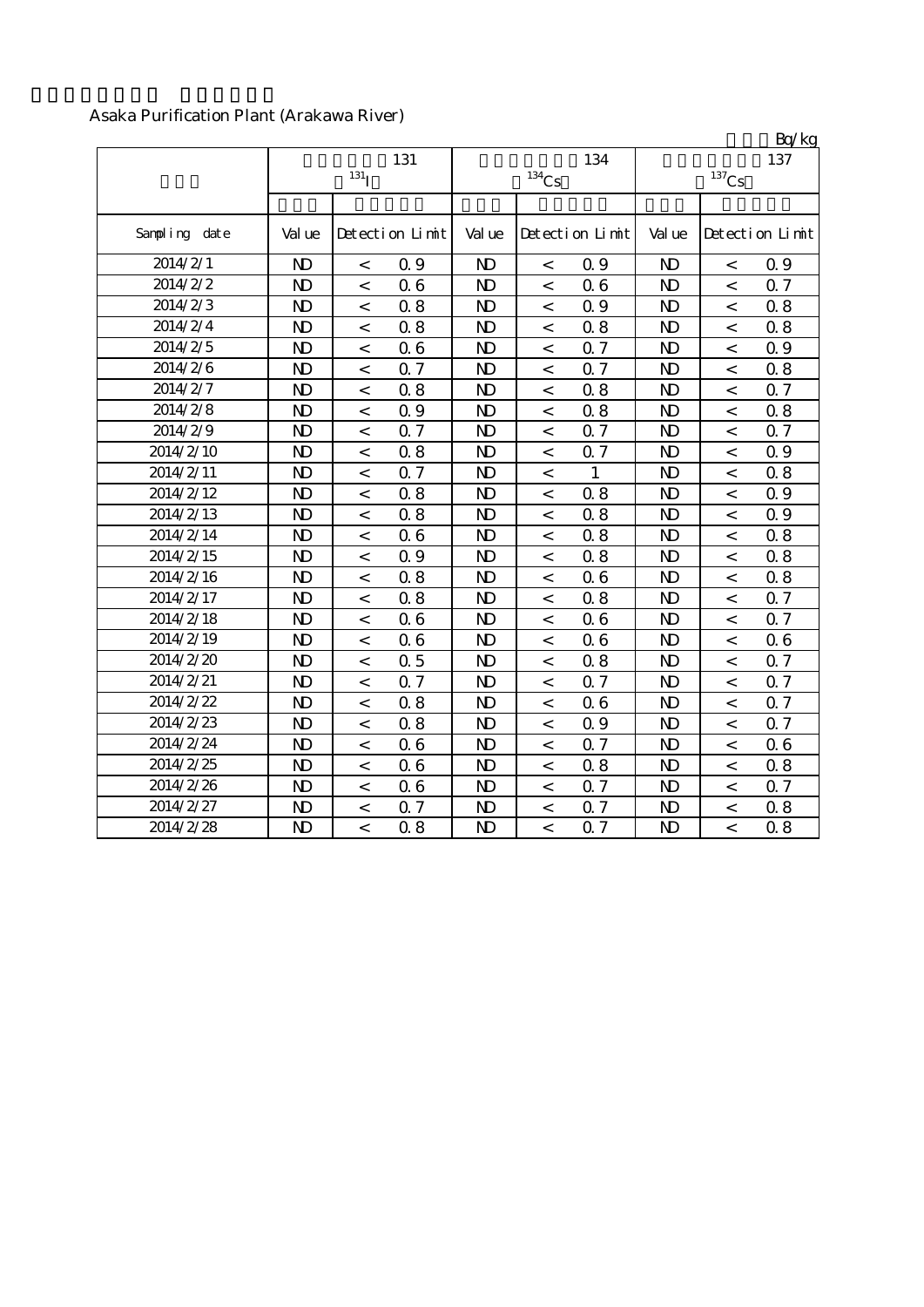## Ozaku Purification Plant (Tamagawa River)

|               |              |                          |                 |                |                          |                 |                |                          | Bq/kg           |
|---------------|--------------|--------------------------|-----------------|----------------|--------------------------|-----------------|----------------|--------------------------|-----------------|
|               |              |                          | 131             |                |                          | 134             |                |                          | 137             |
|               |              | 131 <sub>I</sub>         |                 |                | $^{134}\mathrm{Cs}$      |                 |                | $^{137}\mathrm{Cs}$      |                 |
|               |              |                          |                 |                |                          |                 |                |                          |                 |
| Sampling date | Val ue       |                          | Detection Limit | Val ue         |                          | Detection Limit | Val ue         |                          | Detection Limit |
| 2014/2/1      | $\mathbf{D}$ | $\,<\,$                  | 0.9             | $\mathbf{D}$   | $\,<$                    | 0.8             | $\mathbf{D}$   | $\,<$                    | 06              |
| 2014/2/2      | $\mathbf{N}$ | $\,<\,$                  | 0.7             | $\mathbf{D}$   | $\,<\,$                  | 0.9             | N <sub>D</sub> | $\,<\,$                  | 06              |
| 2014/2/3      | $\mathbf{D}$ | $\,<\,$                  | 06              | $\mathbf{D}$   | $\,<\,$                  | 0.8             | N <sub>D</sub> | $\overline{\phantom{a}}$ | 0.7             |
| 2014/2/4      | $\mathbf{N}$ | $\,<$                    | 0.7             | $\mathbf{D}$   | $\,<$                    | 0.9             | N <sub>D</sub> | $\,<$                    | 0.8             |
| 2014/2/5      | $\mathbf{D}$ | $\,<$                    | 0.8             | $\mathbf{D}$   | $\overline{\phantom{a}}$ | 0.8             | N <sub>D</sub> | $\overline{<}$           | 0.9             |
| 2014/2/6      | $\mathbf{D}$ | $\,<$                    | 0.7             | $\mathbf{D}$   | $\,<$                    | 0.7             | N <sub>D</sub> | $\,<$                    | 06              |
| 2014/2/7      | $\mathbf{D}$ | $\,<$                    | 06              | $\mathbf{D}$   | $\,<$                    | 0.8             | N <sub>D</sub> | $\lt$                    | 0.7             |
| 2014/2/8      | $\mathbf{D}$ | $\,<\,$                  | Q 9             | $\mathbf{D}$   | $\,<\,$                  | 0.8             | N <sub>D</sub> | $\,<\,$                  | 0.7             |
| 2014/2/9      | $\mathbf{N}$ | $\,<$                    | 0.7             | $\mathbf{D}$   | $\,<$                    | 0.8             | N <sub>D</sub> | $\lt$                    | 0.8             |
| 2014/2/10     | $\mathbf{D}$ | $\overline{\phantom{a}}$ | 0.9             | $\mathbf{D}$   | $\,<$                    | 0.9             | N <sub>D</sub> | $\,<\,$                  | 0.8             |
| 2014/2/11     | $\mathbf{N}$ | $\,<$                    | 0.8             | $\mathbf{D}$   | $\,<$                    | 0.8             | N <sub>D</sub> | $\,<$                    | 0.8             |
| 2014/2/12     | $\mathbf{D}$ | $\,<$                    | 0.8             | $\mathbf{D}$   | $\,<\,$                  | 0.7             | N <sub>D</sub> | $\,<$                    | 0.7             |
| 2014/2/13     | $\mathbf{D}$ | $\,<$                    | 0.8             | $\mathbf{D}$   | $\,<$                    | 0.8             | $\mathbf{D}$   | $\,<$                    | Q 7             |
| 2014/2/14     | $\mathbf{D}$ | $\,<$                    | 0.8             | $\mathbf{D}$   | $\,<$                    | 0.9             | N <sub>D</sub> | $\,<\,$                  | 0.7             |
| 2014/2/15     | $\mathbf{D}$ | $\,<$                    | 06              | $\mathbf{D}$   | $\,<$                    | 0.7             | N <sub>D</sub> | $\,<\,$                  | 06              |
| 2014/2/16     | $\mathbf{N}$ | $\,<$                    | 06              | $\mathbf{D}$   | $\,<\,$                  | 0.8             | N <sub>D</sub> | $\,<\,$                  | 0.7             |
| 2014/2/17     | $\mathbf{D}$ | $\overline{\phantom{a}}$ | 06              | $\mathbf{D}$   | $\,<\,$                  | 0.7             | N <sub>D</sub> | $\lt$                    | 06              |
| 2014/2/18     | $\mathbf{D}$ | $\,<$                    | 0.5             | $\mathbf{D}$   | $\,<\,$                  | 0.7             | N <sub>D</sub> | $\lt$                    | 0.7             |
| 2014/2/19     | $\mathbf{D}$ | $\overline{\phantom{a}}$ | 0.8             | $\mathbf{D}$   | $\,<$                    | 0.7             | N <sub>D</sub> | $\,<$                    | 0.7             |
| 2014/2/20     | $\mathbf{D}$ | $\,<$                    | 0.7             | $\mathbf{D}$   | $\,<$                    | 0.8             | N <sub>D</sub> | $\lt$                    | 0.7             |
| 2014/2/21     | $\mathbf{N}$ | $\,<$                    | 0.7             | N <sub>D</sub> | $\,<\,$                  | 0.6             | N <sub>D</sub> | $\,<\,$                  | 0.8             |
| 2014/2/22     | $\mathbf{N}$ | $\,<$                    | 0.8             | $\mathbf{D}$   | $\,<$                    | $\mathbf{1}$    | N <sub>D</sub> | $\,<\,$                  | 0.9             |
| 2014/2/23     | $\mathbf{N}$ | $\,<$                    | 0.8             | $\mathbf{D}$   | $\,<$                    | 0.9             | N <sub>D</sub> | $\overline{a}$           | 0.8             |
| 2014/2/24     | $\mathbf{D}$ | $\,<$                    | 0.8             | $\mathbf{D}$   | $\,<\,$                  | 0.8             | $\mathbf{D}$   | $\,<$                    | 0.8             |
| 2014/2/25     | $\mathbf{D}$ | $\,<$                    | 0.7             | $\mathbf{D}$   | $\,<$                    | 0.6             | N <sub>D</sub> | $\,<$                    | 06              |
| 2014/2/26     | $\mathbf{N}$ | $\overline{\phantom{a}}$ | 0.8             | $\mathbf{D}$   | $\,<\,$                  | 1               | N <sub>D</sub> | $\,<$                    | 0.7             |
| 2014/2/27     | $\mathbf{D}$ | $\,<\,$                  | 06              | $\mathbf{D}$   | $\,<\,$                  | 0.5             | $\mathbf{D}$   | $\,<$                    | 0.7             |
| 2014/2/28     | $\mathbf{N}$ | $\overline{\phantom{a}}$ | 0.7             | N <sub>D</sub> | $\,<$                    | 0.9             | N <sub>D</sub> | $\overline{\phantom{a}}$ | 0.9             |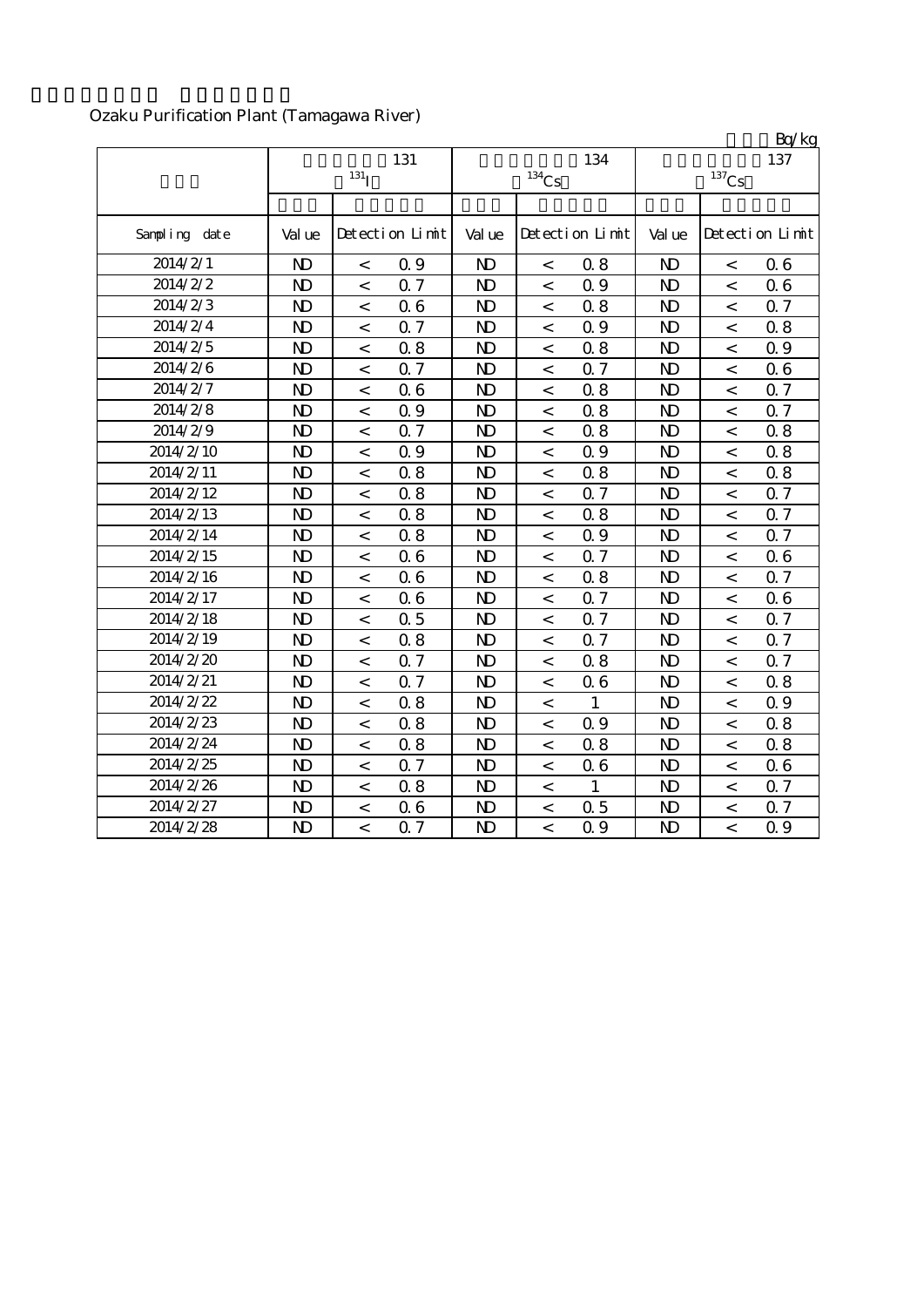|               |              |                          |                 |                |                          |                 |                |                          | Bq/kg           |
|---------------|--------------|--------------------------|-----------------|----------------|--------------------------|-----------------|----------------|--------------------------|-----------------|
|               |              |                          | 131             |                |                          | 134             |                |                          | 137             |
|               |              | $131$ <sup>T</sup>       |                 |                | $^{134}\mathrm{Cs}$      |                 |                | $^{137}\mathrm{Cs}$      |                 |
|               |              |                          |                 |                |                          |                 |                |                          |                 |
| Sampling date | Val ue       |                          | Detection Limit | Val ue         |                          | Detection Limit | Val ue         |                          | Detection Limit |
| 2014/2/1      | $\mathbf{N}$ | $\,<\,$                  | 0.9             | $\mathbf{D}$   | $\,<$                    | 0.7             | $\mathbf{N}$   | $\,<\,$                  | 0.7             |
| 2014/2/2      | $\mathbf{D}$ | $\,<\,$                  | 0.7             | $\mathbf{D}$   | $\,<\,$                  | 0.7             | $\mathbf{N}$   | $\,<$                    | Q 7             |
| 2014/2/3      | $\mathbf{N}$ | $\,<\,$                  | 0.8             | $\mathbf{D}$   | $\,<\,$                  | 0.8             | $\mathbf{D}$   | $\,<$                    | 0.8             |
| 2014/2/4      | $\mathbf{D}$ | $\,<$                    | 06              | $\mathbf{D}$   | $\,<\,$                  | 0.7             | $\mathbf{N}$   | $\,<$                    | Q 7             |
| 2014/2/5      | $\mathbf{N}$ | $\,<\,$                  | 06              | $\mathbf{D}$   | $\,<$                    | 0.6             | $\mathbf{D}$   | $\,<$                    | 0.7             |
| 2014/2/6      | $\mathbf{D}$ | $\,<$                    | 06              | $\mathbf{D}$   | $\,<$                    | 0.7             | $\mathbf{N}$   | $\,<$                    | 06              |
| 2014/2/7      | $\mathbf{N}$ | $\,<\,$                  | 0.8             | N <sub>D</sub> | $\overline{\phantom{a}}$ | 0.7             | $\mathbf{D}$   | $\,<\,$                  | 0.8             |
| 2014/2/8      | $\mathbf{N}$ | $\,<$                    | 0.9             | $\mathbf{D}$   | $\,<\,$                  | 0.8             | $\mathbf{D}$   | $\,<$                    | Q 7             |
| 2014/2/9      | $\mathbf{D}$ | $\,<\,$                  | 06              | $\mathbf{D}$   | $\,<$                    | 0.7             | $\mathbf{D}$   | $\,<$                    | 0.8             |
| 2014/2/10     | $\mathbf{D}$ | $\,<\,$                  | 0.7             | $\mathbf{D}$   | $\,<\,$                  | 0.8             | $\mathbf{D}$   | $\,<\,$                  | 0.7             |
| 2014/2/11     | $\mathbf{N}$ | $\,<\,$                  | 06              | $\mathbf{D}$   | $\,<$                    | 0.7             | $\mathbf{N}$   | $\,<\,$                  | 0.8             |
| 2014/2/12     | $\mathbf{D}$ | $\,<$                    | 06              | N <sub>D</sub> | $\,<\,$                  | 0.6             | $\mathbf{D}$   | $\,<\,$                  | 0.7             |
| 2014/2/13     | $\mathbf{N}$ | $\,<\,$                  | 06              | $\mathbf{D}$   | $\,<$                    | 0.5             | $\mathbf{N}$   | $\,<$                    | 0.7             |
| 2014/2/14     | $\mathbf{D}$ | $\overline{\phantom{0}}$ | 0.5             | $\mathbf{D}$   | $\overline{\phantom{a}}$ | 0.8             | $\mathbf{D}$   | $\overline{<}$           | 0.7             |
| 2014/2/15     | $\mathbf{D}$ | $\,<$                    | 0.8             | $\mathbf{D}$   | $\,<\,$                  | 0.9             | $\mathbf{D}$   | $\,<$                    | 0.8             |
| 2014/2/16     | $\mathbf{N}$ | $\,<$                    | 0.7             | $\mathbf{D}$   | $\,<$                    | 0.5             | $\mathbf{D}$   | $\,<\,$                  | 06              |
| 2014/2/17     | $\mathbf{D}$ | $\,<\,$                  | 0.8             | $\mathbf{D}$   | $\,<\,$                  | 0.9             | $\mathbf{D}$   | $\lt$                    | 0.8             |
| 2014/2/18     | $\mathbf{N}$ | $\,<\,$                  | 0.7             | $\mathbf{D}$   | $\,<\,$                  | 0.8             | $\mathbf{N}$   | $\,<$                    | 0.7             |
| 2014/2/19     | $\mathbf{N}$ | $\overline{\phantom{a}}$ | 06              | $\mathbf{D}$   | $\,<\,$                  | 0.7             | $\mathbf{N}$   | $\overline{\phantom{0}}$ | 0.7             |
| 2014/2/20     | $\mathbf{D}$ | $\,<$                    | 0.8             | $\mathbf{D}$   | $\,<\,$                  | 0.8             | $\mathbf{D}$   | $\,<$                    | 0.7             |
| 2014/2/21     | $\mathbf{N}$ | $\,<$                    | 0.8             | $\mathbf{D}$   | $\,<\,$                  | 0.7             | $\mathbf{D}$   | $\,<$                    | 0.8             |
| 2014/2/22     | $\mathbf{N}$ | $\,<$                    | 06              | $\mathbf{D}$   | $\,<$                    | 0.7             | $\mathbf{D}$   | $\,<$                    | Q 7             |
| 2014/2/23     | $\mathbf{N}$ | $\overline{a}$           | 0.7             | N <sub>D</sub> | $\lt$                    | 0.7             | $\mathbf{N}$   | $\overline{a}$           | 06              |
| 2014/2/24     | $\mathbf{D}$ | $\,<\,$                  | 06              | $\mathbf{D}$   | $\,<$                    | 0.7             | $\mathbf{D}$   | $\,<\,$                  | $\alpha$ 7      |
| 2014/2/25     | $\mathbf{D}$ | $\,<$                    | 0.7             | $\mathbf{D}$   | $\,<$                    | 0.7             | $\mathbf{D}$   | $\,<\,$                  | 0.9             |
| 2014/2/26     | $\mathbf{N}$ | $\,<\,$                  | 06              | $\mathbf{D}$   | $\,<\,$                  | 0.8             | $\mathbf{D}$   | $\,<\,$                  | 0.8             |
| 2014/2/27     | $\mathbf{D}$ | $\,<$                    | 0.7             | $\mathbf{D}$   | $\,<$                    | 0.7             | $\mathbf{D}$   | $\,<$                    | 0.7             |
| 2014/2/28     | $\mathbf{D}$ | $\overline{\phantom{a}}$ | 0.7             | $\mathbf{D}$   | $\overline{a}$           | 0.5             | N <sub>D</sub> | $\overline{a}$           | 0.7             |

# Higashi-murayama Purification Plant (Tamagawa Arakawa River)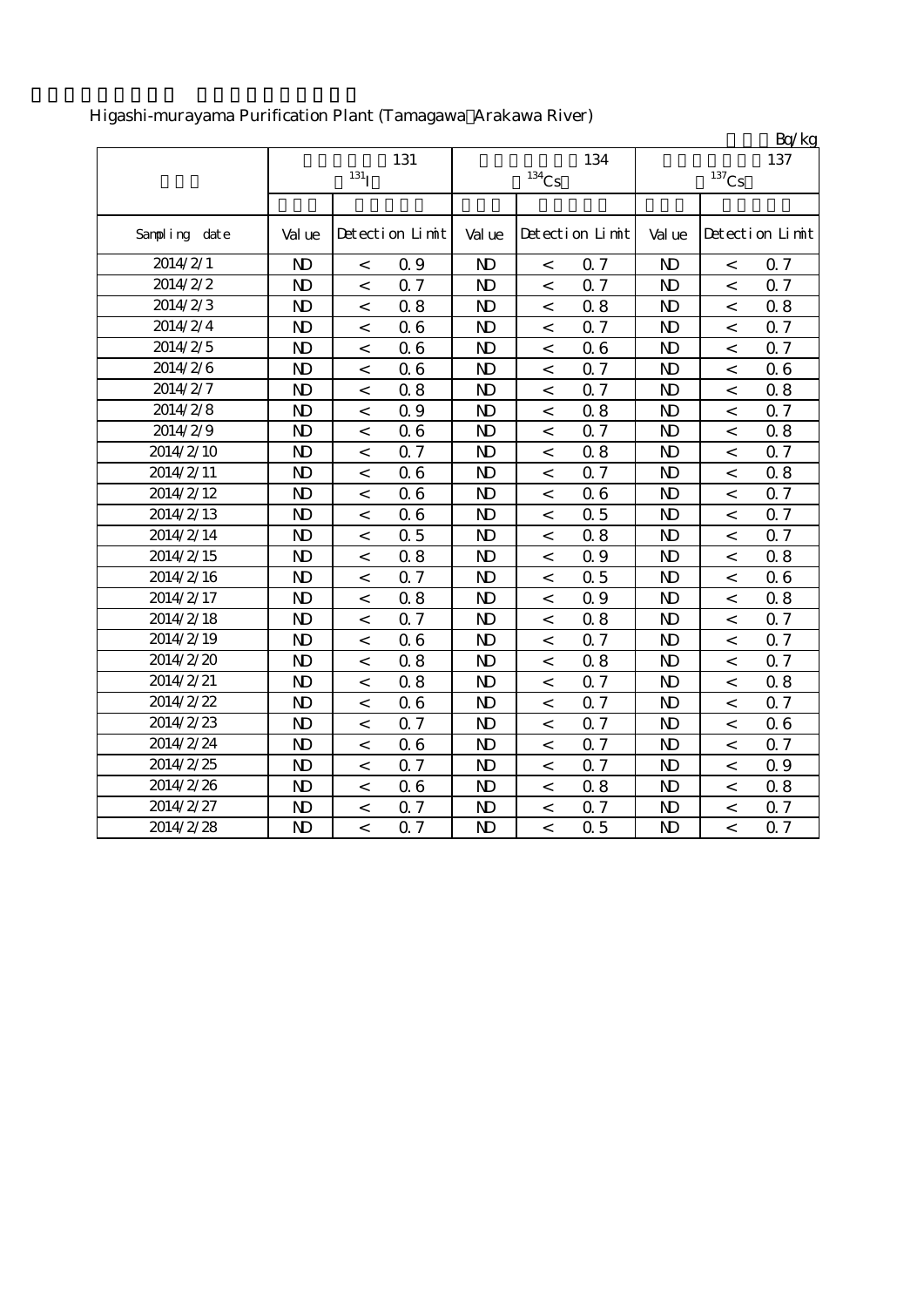# Nagasawa Purification Plant (Sagamigawa River)

|               |              |                          |                 |                |                          |                 |                |                | Bq/kg           |
|---------------|--------------|--------------------------|-----------------|----------------|--------------------------|-----------------|----------------|----------------|-----------------|
|               |              | 131                      |                 |                | 134                      | 137             |                |                |                 |
|               |              | 131 <sub>l</sub>         |                 | $134$ Cs       |                          |                 | $137$ Cs       |                |                 |
|               |              |                          |                 |                |                          |                 |                |                |                 |
| Sampling date | Val ue       |                          | Detection Limit | Val ue         |                          | Detection Limit | Val ue         |                | Detection Limit |
| 2014/2/1      | $\mathbf{N}$ | $\,<$                    | 0.9             | N <sub>D</sub> | $\,<\,$                  | 0.8             | $\mathbf{N}$   | $\,<$          | 0.8             |
| 2014/2/2      | $\mathbf{N}$ | $\,<$                    | 0.6             | N <sub>D</sub> | $\overline{\phantom{a}}$ | 0.7             | $\mathbf{N}$   | $\,<$          | 06              |
| 2014/2/3      | $\mathbf{N}$ | $\,<$                    | 0.7             | N <sub>D</sub> | $\,<\,$                  | 0.8             | $\mathbf{D}$   | $\,<$          | 06              |
| 2014/2/4      | $\mathbf{D}$ | $\,<$                    | 06              | N <sub>D</sub> | $\,<\,$                  | 0.6             | $\mathbf{D}$   | $\,<$          | 0.8             |
| 2014/2/5      | $\mathbf{D}$ | $\overline{\phantom{a}}$ | 06              | N <sub>D</sub> | $\,<\,$                  | 0.7             | $\mathbf{D}$   | $\lt$          | 06              |
| 2014/2/6      | $\mathbf{N}$ | $\,<$                    | Q 7             | N <sub>D</sub> | $\,<\,$                  | 0.7             | N <sub>D</sub> | $\,<$          | 0.8             |
| 2014/2/7      | $\mathbf{D}$ | $\overline{\phantom{a}}$ | 06              | N <sub>D</sub> | $\lt$                    | 0.8             | $\mathbf{D}$   | $\overline{a}$ | 0.7             |
| 2014/2/8      | $\mathbf{D}$ | $\,<$                    | 0.9             | N <sub>D</sub> | $\,<\,$                  | 0.6             | $\mathbf{D}$   | $\,<$          | 0.7             |
| 2014/2/9      | $\mathbf{D}$ | $\,<$                    | 06              | N <sub>D</sub> | $\,<$                    | 0.6             | N <sub>D</sub> | $\,<$          | 0.7             |
| 2014/2/10     | $\mathbf{N}$ | $\,<\,$                  | 06              | N <sub>D</sub> | $\,<\,$                  | 0.7             | N <sub>D</sub> | $\,<$          | 0.7             |
| 2014/2/11     | $\mathbf{D}$ | $\,<\,$                  | Q 7             | N <sub>D</sub> | $\,<\,$                  | 0.7             | $\mathbf{D}$   | $\,<$          | 0.8             |
| 2014/2/12     | $\mathbf{D}$ | $\,<$                    | Q 7             | N <sub>D</sub> | $\overline{\phantom{0}}$ | 0.9             | N <sub>D</sub> | $\,<$          | 0.9             |
| 2014/2/13     | $\mathbf{N}$ | $\,<$                    | Q 7             | N <sub>D</sub> | $\lt$                    | 0.7             | $\mathbf{N}$   | $\,<$          | 0.7             |
| 2014/2/14     | $\mathbf{N}$ | $\,<$                    | 0.7             | $\mathbf{D}$   | $\,<\,$                  | 0.7             | $\mathbf{D}$   | $\,<$          | 0.7             |
| 2014/2/15     | $\mathbf{D}$ | $\,<$                    | 0.9             | N <sub>D</sub> | $\,<\,$                  | 0.9             | $\mathbf{D}$   | $\,<$          | 0.8             |
| 2014/2/16     | $\mathbf{N}$ | $\,<\,$                  | 0.7             | N <sub>D</sub> | $\,<\,$                  | 0.7             | $\mathbf{D}$   | $\lt$          | 0.8             |
| 2014/2/17     | $\mathbf{N}$ | $\,<\,$                  | 0.5             | N <sub>D</sub> | $\,<\,$                  | 0.5             | $\mathbf{D}$   | $\,<$          | 0.7             |
| 2014/2/18     | $\mathbf{N}$ | $\lt$                    | 0.8             | N <sub>D</sub> | $\,<\,$                  | 0.7             | N <sub>D</sub> | $\lt$          | 0.7             |
| 2014/2/19     | $\mathbf{N}$ | $\lt$                    | 0.7             | N <sub>D</sub> | $\overline{\phantom{a}}$ | 0.9             | $\mathbf{N}$   | $\,<$          | 06              |
| 2014/2/20     | $\mathbf{N}$ | $\,<$                    | 0.8             | $\mathbf{D}$   | $\,<\,$                  | 0.8             | N <sub>D</sub> | $\,<$          | 0.7             |
| 2014/2/21     | $\mathbf{N}$ | $\,<\,$                  | 0.7             | N <sub>D</sub> | $\,<\,$                  | 0.9             | $\mathbf{N}$   | $\,<$          | Q 7             |
| 2014/2/22     | $\mathbf{D}$ | $\,<$                    | 0.5             | N <sub>D</sub> | $\,<\,$                  | 0.8             | $\mathbf{D}$   | $\,<$          | 0.8             |
| 2014/2/23     | $\mathbf{N}$ | $\,<$                    | 0.9             | N <sub>D</sub> | $\overline{\phantom{0}}$ | 0.8             | $\mathbf{N}$   | $\,<$          | 0.9             |
| 2014/2/24     | $\mathbf{D}$ | $\,<$                    | 06              | N <sub>D</sub> | $\,<\,$                  | 0.6             | $\mathbf{D}$   | $\,<\,$        | 06              |
| 2014/2/25     | $\mathbf{D}$ | $\,<\,$                  | 06              | N <sub>D</sub> | $\,<\,$                  | 0.7             | $\mathbf{N}$   | $\,<$          | 0.8             |
| 2014/2/26     | $\mathbf{D}$ | $\,<\,$                  | 0.8             | N <sub>D</sub> | $\,<\,$                  | 0.8             | $\mathbf{D}$   | $\,<\,$        | 0.7             |
| 2014/2/27     | $\mathbf{D}$ | $\,<\,$                  | 0.5             | N <sub>D</sub> | $\,<\,$                  | 0.8             | $\mathbf{D}$   | $\,<$          | 0.8             |
| 2014/2/28     | $\mathbf{N}$ | $\overline{\phantom{a}}$ | 06              | N <sub>D</sub> | $\,<\,$                  | 0.7             | $\mathbf{D}$   | $\lt$          | 06              |